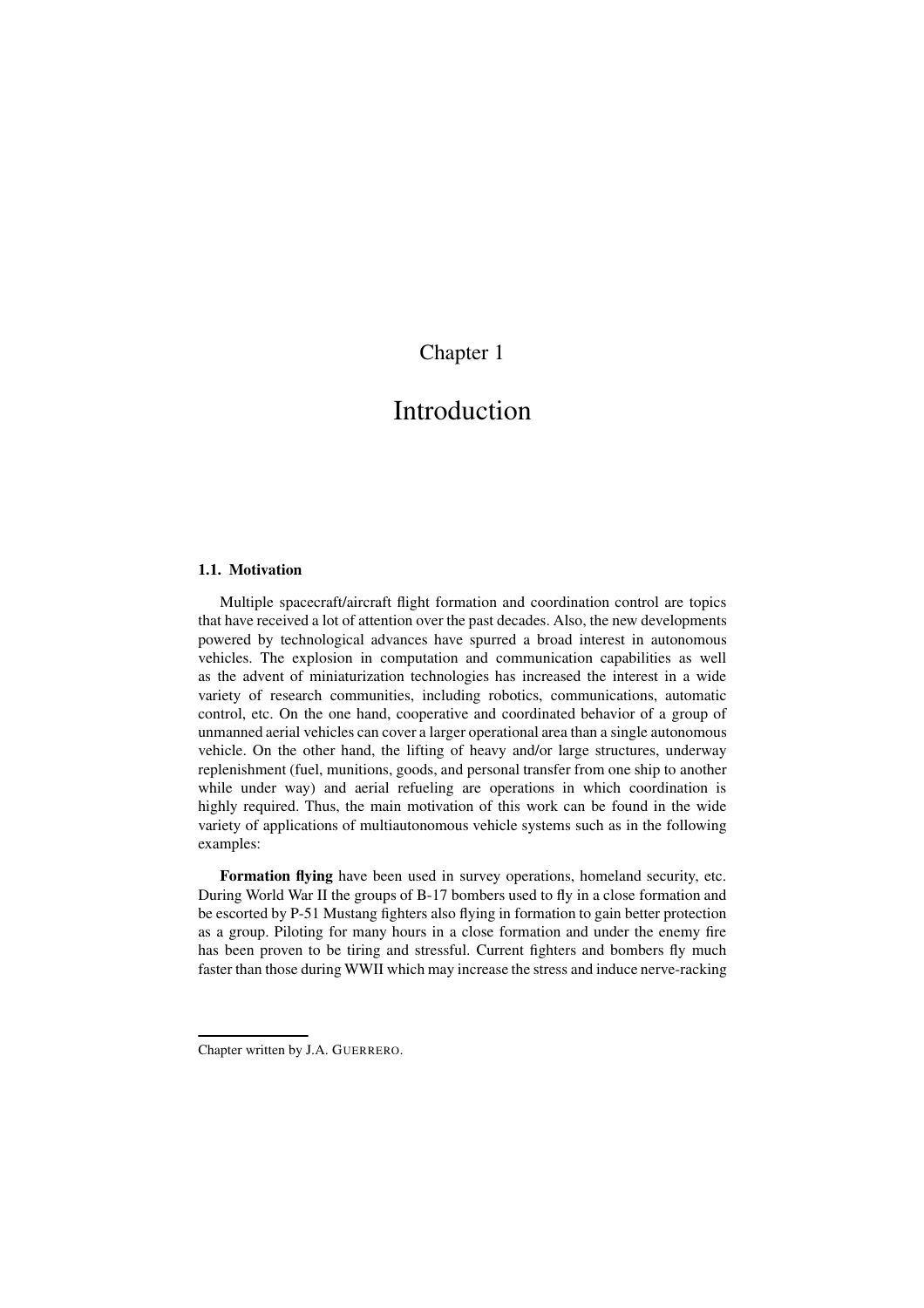experiences on pilots. In Figure 1.1 a group of nine aircraft is shown doing a fly pass during the French Bastille Day Military Parade.



**Figure 1.1.** *Aircraft formation flying*

**Heavy and/or large load transportation** vehicles such as the Helistat and the Skyhook projects that combine features of a blimp and a quadrotor helicopter. The Helistat was planned to be capable of carrying big loads for the US Forest Service. It consisted of a blimp and four Sikorsky Helicopters joined by a metallic structure. All the four helicopters were controlled by a human pilot. The Skyhook is planned to carry up to a 40 ton load with an operational range of 320 km without refueling. Figure 1.2 shows a virtual scene of a Skyhook carrying a heavy load in remote zone.



**Figure 1.2.** *SkyHook heavy lifter vehicle. Courtesy of SkyHook Intl. Inc.*

**Aerial refueling** is a task in which an aircraft (tanker) transfers fuel to another aircraft (receiver). This operation is used when an aircraft needs to take off with a greater payload of weapons, cargo, or personnel. It requires a good coordination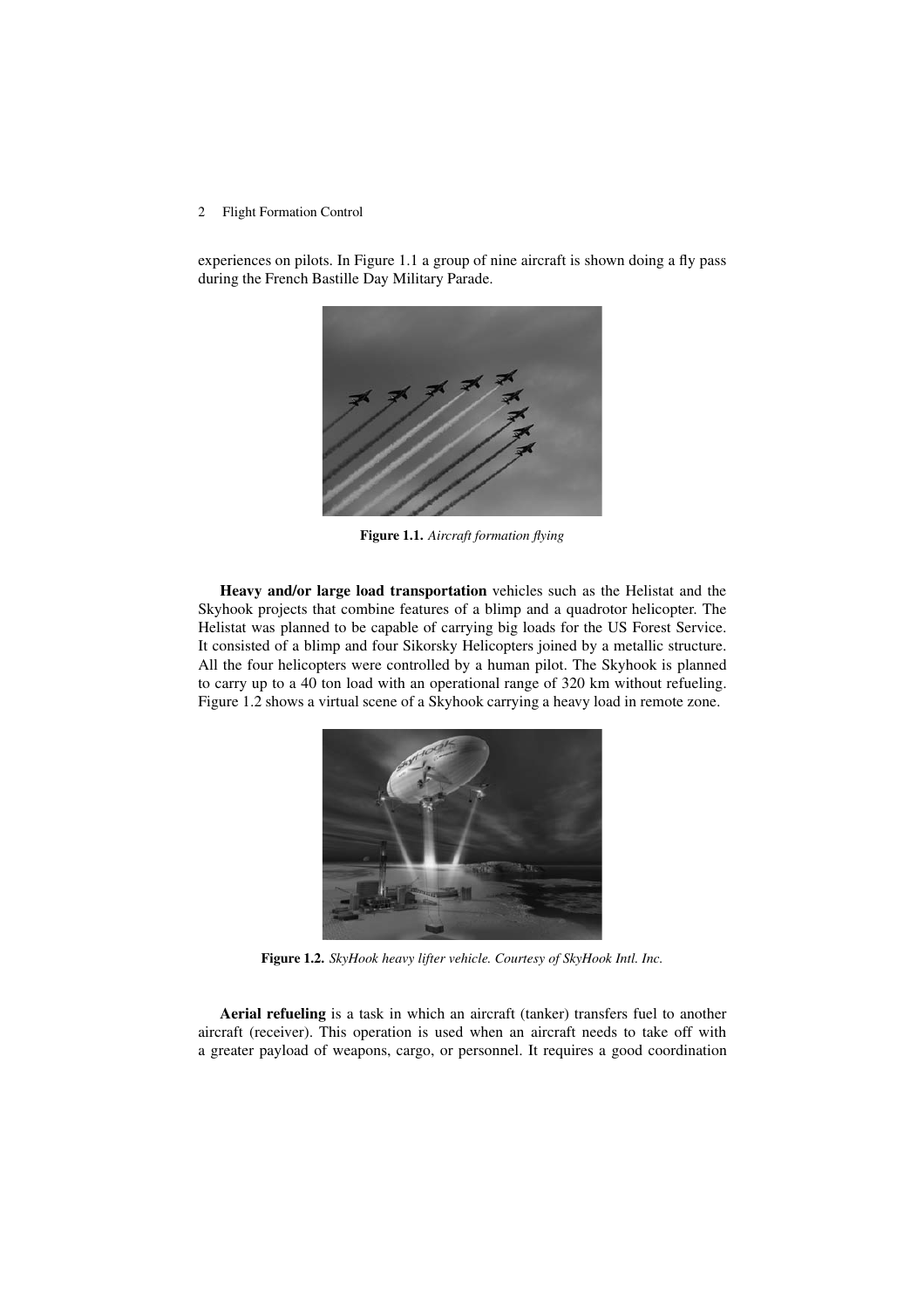### Introduction 3

between the tanker and the receiver. It is a fact of history that a rescue mission helicopter – UH-60L has made more than 20 attempts to make contact with a tanker with no success. This gives an insight into the difficulty and importance of this type of operation. Figure 1.3 shows a USAF KC-135R Stratotanker, two F-15s and two F-16s, on an aerial refueling operation.



**Figure 1.3.** *Aerial refueling of an F-15 Aircraft. Courtesy of the U.S. Air Force*

**Spacecraft formation flying** is an important project of the National Aeronautics and Space Administration (NASA) in its search for Earth-like planets. Figure 1.4 shows a virtual image of a scheme of multiple spacecraft formation. A spacecraft formation requires a tighter level of precision, slower displacements, and automated control rather than human control.



**Figure 1.4.** *NASA's formation flying for which the levels of precision are much tighter. Courtesy of NASA*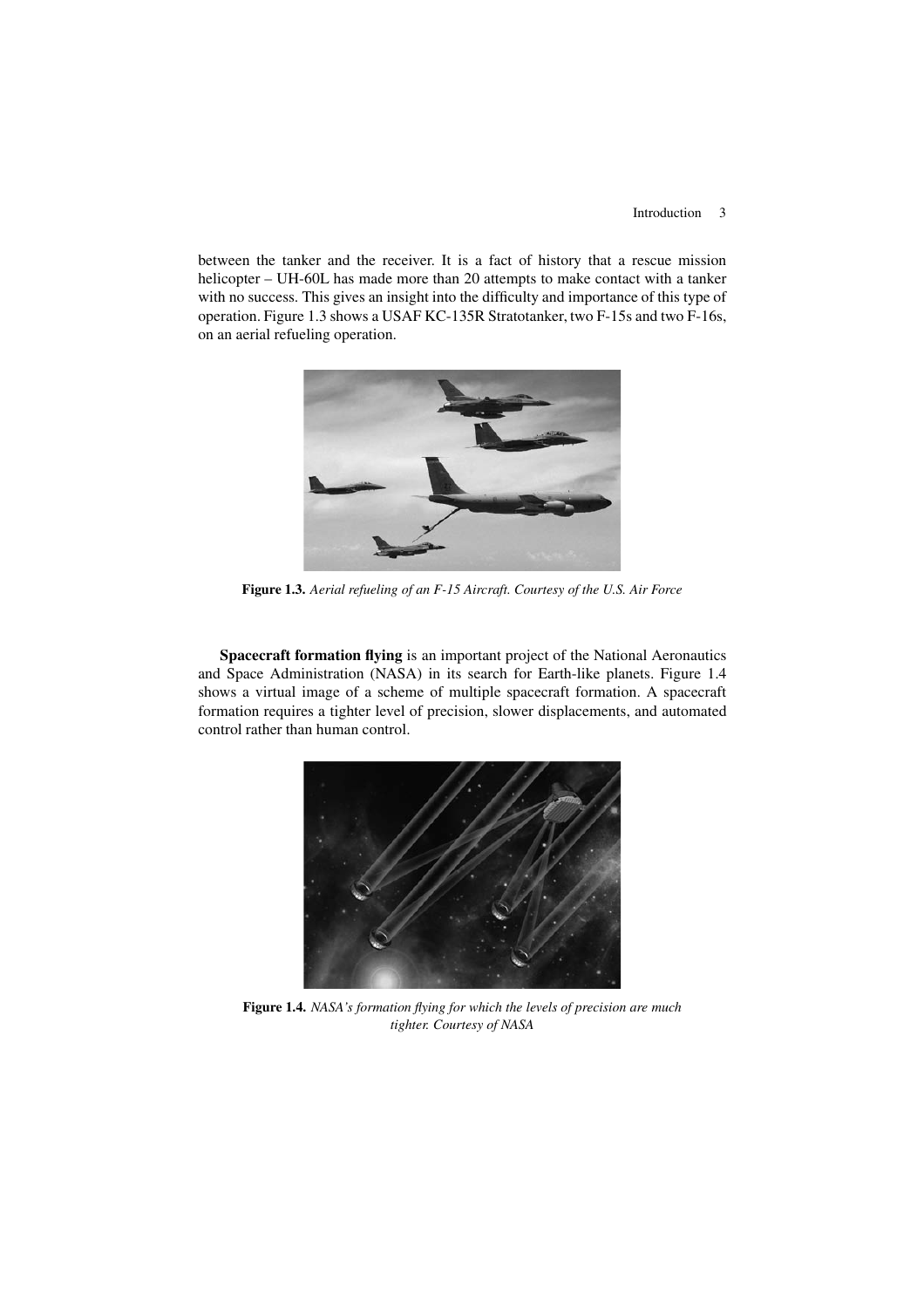### **1.2. Historical background**

Man's dream of flying can be traced back to ancient times and illustrated by Daedalus' wings made of feathers and wax in Greek mythology. However, the idea of a device capable of horizontal and/or vertical flight was first developed in China. They made the first steps toward flight around 400 BC with the Chinese "tops", a toy made of feathers at the end of a stick which may be considered as one of the first unmanned aerial vehicles(UAV). A UAV can be defined as an aircraft with no onboard human pilot that can be reused and capable of controlled flight, carrying a payload, etc. The UAV has been a feature of aviation history for many years. The origin of the UAV is closely related to cruise missiles; the main difference is that a UAV has been designed to be used in multiple missions and a cruise missile has been designed to destroy itself along with its target. Therefore, a cruise missile cannot be considered as a UAV, while a UAV can be considered as an evolved form of an almost autonomous aircraft.

#### **1.2.1.** *Aviation history*

Throughout time, man-made flying machines have been evolving in many different ways such as balloons, dirigibles, autogyros, helicopters, airplanes, etc. [NEW 04, AIA 09]. A timeline documenting the evolution of aviation is shown in Table 1.1.

Early in 1754, Mikhail Lomonosov built a mechanical spring-based device, shown in Figure 1.5, capable of vertical takeoff and hover for few moments.

Although, man has been flying for centuries, perhaps the most important advances in aviation started in 1900s when the Wright brothers first successfully flew their glider in 1902 (see Figure 1.6). The Wright brothers' glider was based on the work of Sir George Cayley and other pioneers of 19th Century aviation. Other pioneers of aviation working in parallel were Gustave Whitehead, Samuel P. Langley, Lyman Gilmore, Richard Pearse, among others. Most of the airplanes developed during the 20th Century were based on the successful glider of the Wright brothers.

Another interesting moment in aviation history is the first flight of a manned helicopter, known to have risen from the ground in France in 1907. The Cornu helicopter, shown in Figure 1.7, was an experimental helicopter developed by Paul Cornu, and it was reported to have made several short hops, rising no more than 2 meters.

However, the first successful rotorcraft was not a true helicopter but an autogyro developed by Juan de la Cierva in 1919. Later, Sikorsky introduced several helicopter configurations from the early 1930s to the present (see Figure 1.8).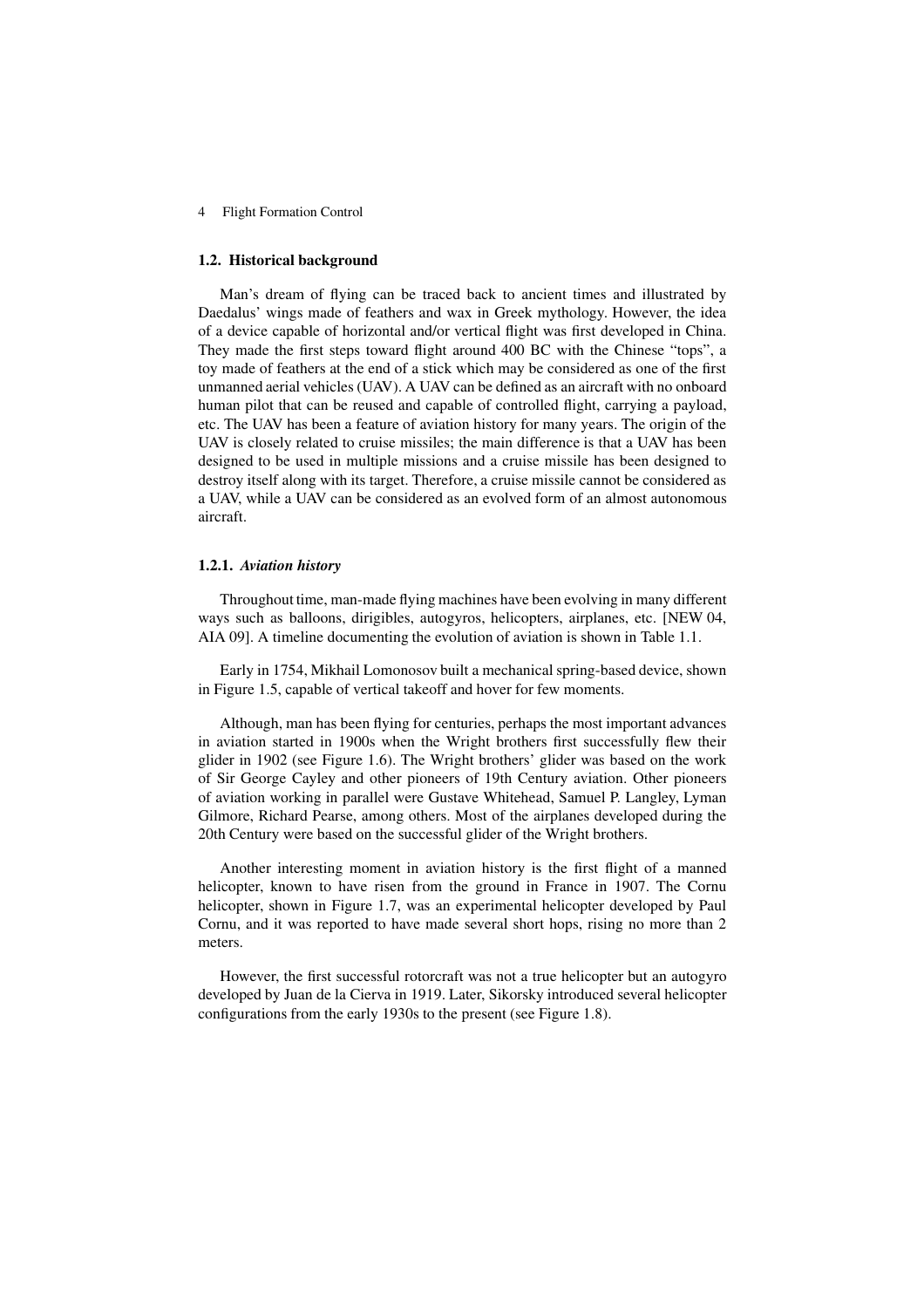Introduction 5

| Year         | Vehicle name          | Designer                | Type          | Country    |
|--------------|-----------------------|-------------------------|---------------|------------|
| 400 BC       | Chinese "tops"        |                         | Helicopter    | China      |
| 1483         | Aerial screw          | Leonardo Da Vinci       | Helicopter    | Italy      |
| 1670         | Lighter than air      | Francesco Lana de Terzi | Balloon       | Italy      |
| 1709         | Lighter than air      | Bartolomeu de Gusmao    | Balloon       | Portugal   |
| 1754         | Prototype             | M. Lomonosov            | Helicopter    | Russia     |
| 1783         | Lighter than air      | Montgolfier brothers    | Balloon       | France     |
| 1843         | Prototype             | Sir G. Cayley           | Helicopter    | <b>UK</b>  |
| 1856         | L'Albatros artificiel | Jean-Marie Le Bris      | Airplane type | France     |
| 1861         | Prototype             | <b>Bright</b>           | Helicopter    |            |
| 1874         | Monoplane             | Felix du Temple         | Airplane      | France     |
| 1878         | Prototype             | Forlanini               | Helicopter    | Italy      |
| 1884         | Monoplane type        | A. Mozhaysky            | Airplane      | Russia     |
| 1890         | Eole                  | Clément Ader            | Airplane      | France     |
| 1902-1905    | Glider                | Wright brothers         | Glider        | <b>USA</b> |
| 1907         | Hopper                | P. Cornu                | Helicopter    | France     |
| 1913         | Albatros              |                         | Airplane      |            |
| 1915         | MS type L             | Morane-Saulnier         | Airplane      | France     |
| 1917         | Dr I Triplane         | Fokker                  | Airplane      | Germany    |
| 1920-1924    | Prototype             | Pescara                 | Helicopter    |            |
| 1923-1935    | $C1-C30$              | Juan de la Cierva       | Autogyro      | Spain      |
| 1926–present | Vega, Sirius, etc.    | Lockheed                | Airplanes     | <b>USA</b> |
| 1939–present | $S-1$ , etc.          | Sikorsky                | Helicopters   | Russia     |

**Table 1.1.** *Aircraft evolution*



**Figure 1.5.** *Lomonosov's helicopter. Courtesy of Aviastar [WOR 11]*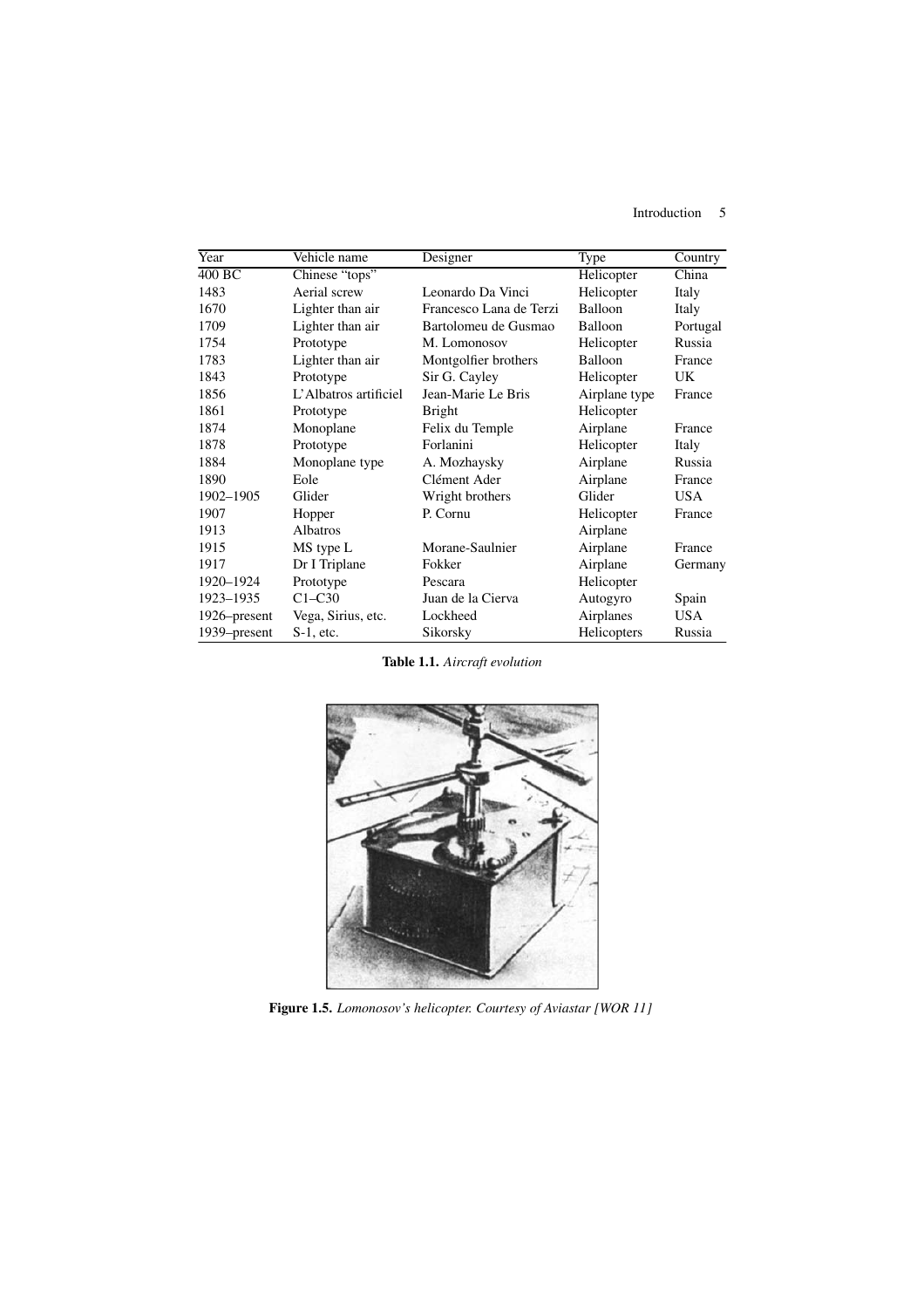6 Flight Formation Control



**Figure 1.6.** *Wright brothers first flight. Courtesy of Wikipedia [WIK 11c]*



**Figure 1.7.** *Cornu's hopper*



**Figure 1.8.** *Sikorsky VS-300. Courtesy of Aviastar [WOR 11]*

During and after World War I (WWI) there was an explosion in helicopter and airplane development all around the world. A more recent type of aircraft is the tailsitter which is an aircraft capable of vertical takeoff and landing (VTOL) as well as being capable of flying as a classic airplane. After WWII, in 1951, Lockheed and Convair were awarded the contract by the US Army and the US Navy to build the XFV (also referred as "Salmon") and the XFY (also known as "Pogo"), tailsitters. Figure 1.9 shows a Convair XFY-1 tailsitter. This concept of VTOL was abandoned due to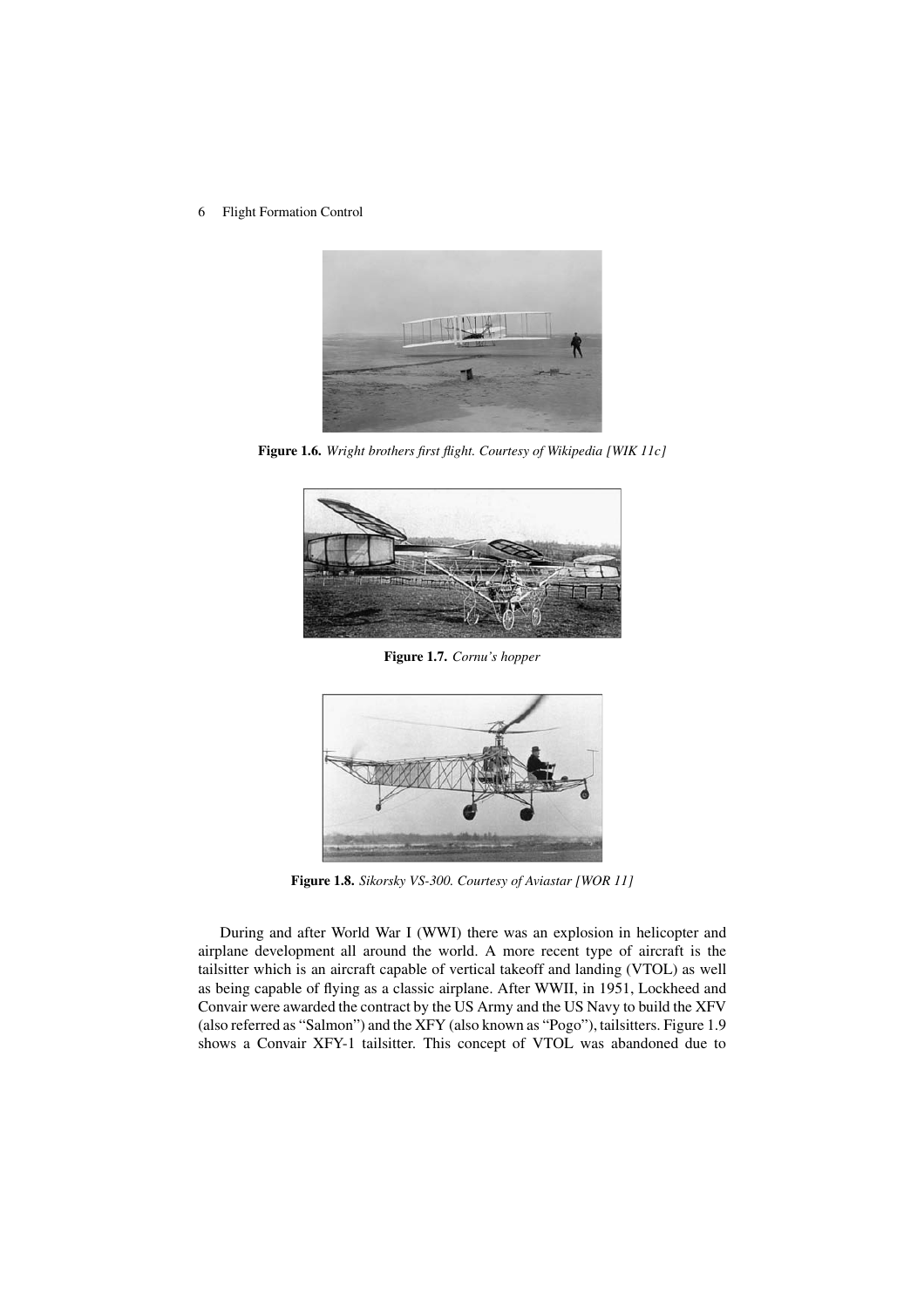### Introduction 7

many design and operational problems, e.g. the pilot had to look over his shoulder to properly stabilize the aircraft for landing. Also, it is considered that the XFV and the XFY VTOLs did not contribute to the development of modern VTOLs. Nowadays, there are many efforts to improve actual designs of helicopters and airplanes, to make them more stable, more reliable, more comfortable, etc.



**Figure 1.9.** *Convair XFY "Pogo". Courtesy of Aviastar [WOR 11]*

The advent of new technologies and miniaturization have spurred the design and development of manned and unmanned aerial vehicles. Military and civil aviation stepped up the development and production of aircraft and helicopters. In civil applications, man-piloted aircraft systems have been used to transport people and cargo; unmanned aerial vehicles have been used mainly for surveillance. In military applications, UAVs have been used in a wide variety of missions such as target and decoy, reconnaissance, surveillance, etc.

### **1.2.2.** *Evolution of UAVs*

The history of unmanned aerial vehicles began around 1849. On August 22, the Austrians attacked the Italian city of Venice using unmanned balloons loaded with explosives. The next important advance in this domain happened during and after WWI. In November 1917, the US Army started the project to build the Kettering Bug that first flew in 1918 (see Figure 1.10). This unmanned aircraft was intended to be used as an aerial torpedo against Zeppelins.

The first French UAV was designed, built and tested in 1923. In the 1930s, the UK and the US developed the Radioplane OQ-2, a small teleoperated airplane. The German army, in 1938, started the development of a radio-controlled antiship flying bomb. The German V1 unmanned airplanes, shown in Figure 1.11, and the V2 missiles were flying bombs rather than UAVs. However, the V1 wing has been a base model for target drones.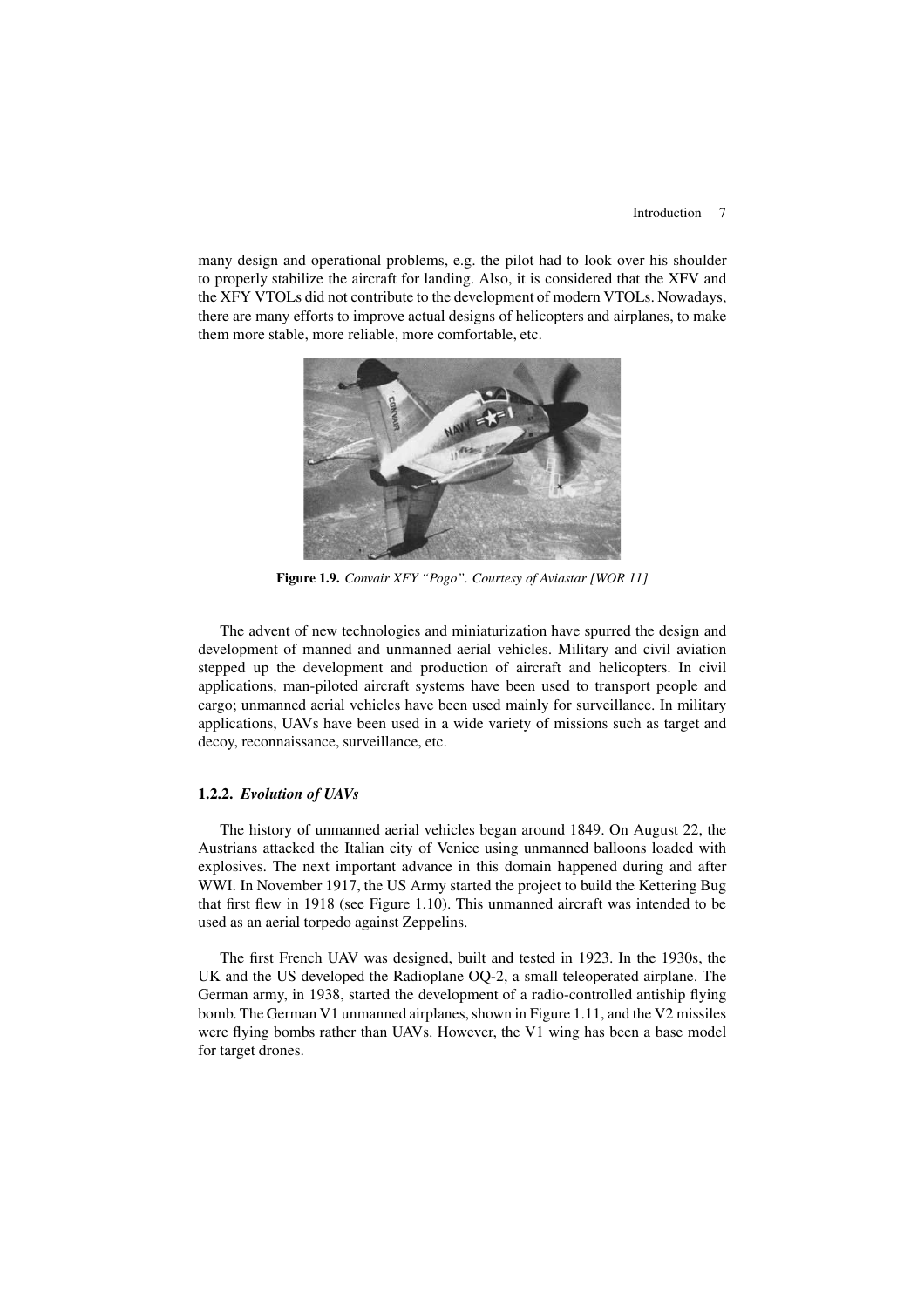8 Flight Formation Control



**Figure 1.10.** *Kettetring Bug. Courtesy of the National Museum of the US Air Force*



**Figure 1.11.** *German V1. Courtesy of Wikipedia [WIK 11b]*

During the Korean and Vietnam wars, the development of UAVs made important advances. The Ryan Firebee was a well-proven platform for a target drone that led to other missions such as reconnaissance UAV. A modified version of the Ryan Firebee, called the Ryan Model 147 Lightning Bug, was used as a reconnaissance UAV to spy on Vietnam, China, and North Korea in the late 1960s and early 1970s. During the late 1970s and throughout the 1980s, the Israeli Air Force, an aggressive UAV developer, pioneered several important new UAVs that have been integrated into the UAV fleets of many other countries.

In the late 1990s, the American UAV RQ-1A predator, shown in Figure 1.12, offered real-time video imagery without the danger of aircrew losses. The predator RQ-1L was used in the Balkans in 1995, Iraq in 1996, and it proved to be very effective. UAVs have been used especially in risky missions to collect intelligence information. More recently, the trend for battlefield UAVs had been emerging before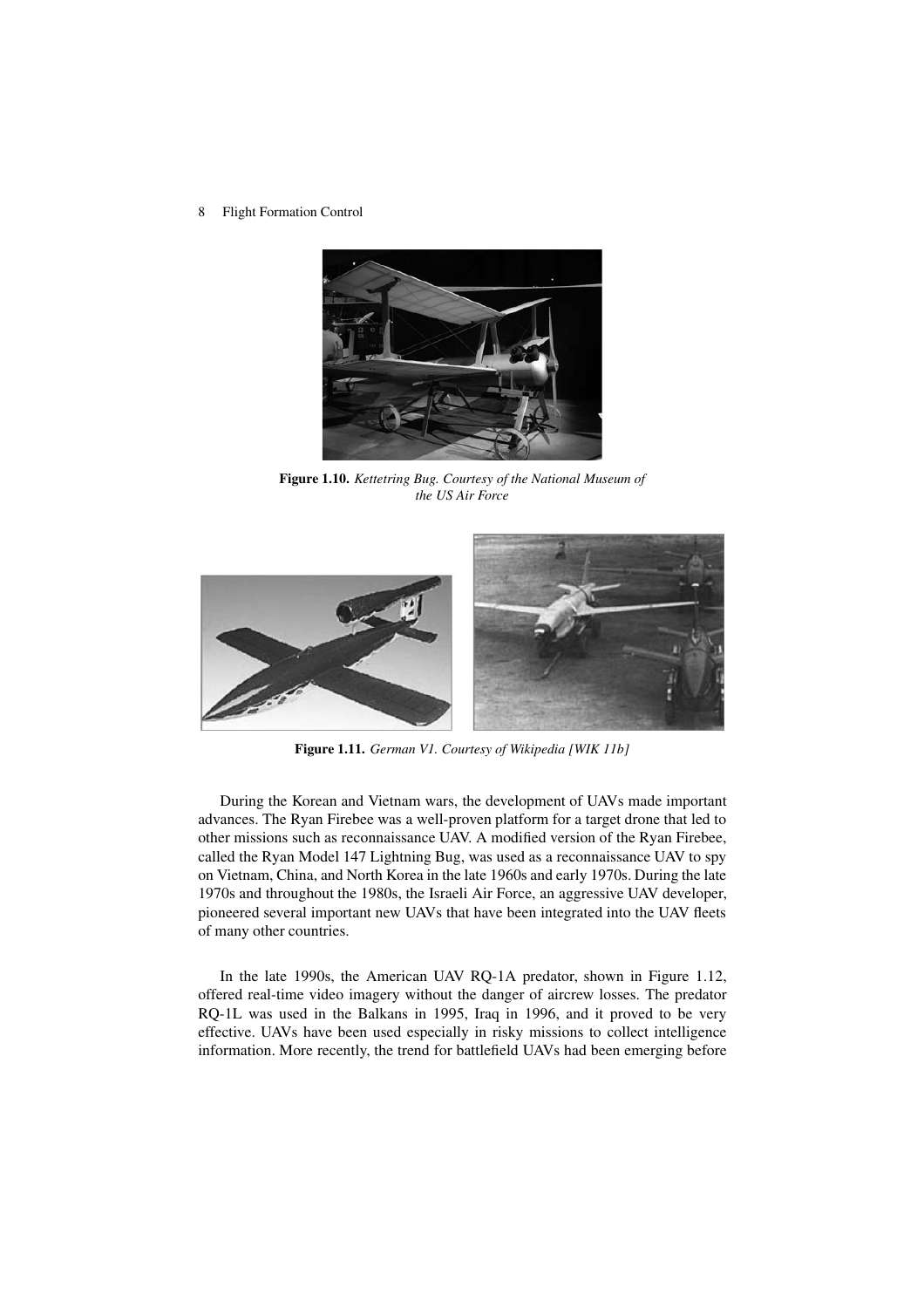

the war in Afghanistan that began in 2001. An unmanned aerial system roadmap 2005– 2030 has been published in [CAM 05].

**Figure 1.12.** *American RQ-1A Predator. Courtesy of Wikipedia [WIK 11a]*

### **1.2.3.** *UAV classification*

UAV classification is usually determined by some criteria or features, e.g. use application, range, altitude, endurance, vehicle type, size, etc. We are interested in classifying UAVs due to their configuration as:

- fixed wing;
- rotary wing;
- free wing;
- tilt wing/rotor;
- tailsitter.

Based on this classification, we note that fixed wing conventional or hovering rotary-wing aircraft systems are the most commonly used vehicles. On the one hand, fixed wing conventional aircrafts have proven reliability, long flight time, and cruise efficiency, but they cannot hover or fly at low speeds. On the other hand, hovering platforms have the operational flexibility of being able to take off vertically, hover and land vertically, but they usually have limitations in forward flight, such as low speed and poor endurance. A relatively unexplored configuration is the tailsitter due to the awkward position of the pilot during takeoff, hover, and landing phases.

### **1.3. Flight control**

Spacecrafts, aircrafts, and UAVs are dynamic systems that can be classified as underactuated mechanical systems. It is known that an underactuated mechanical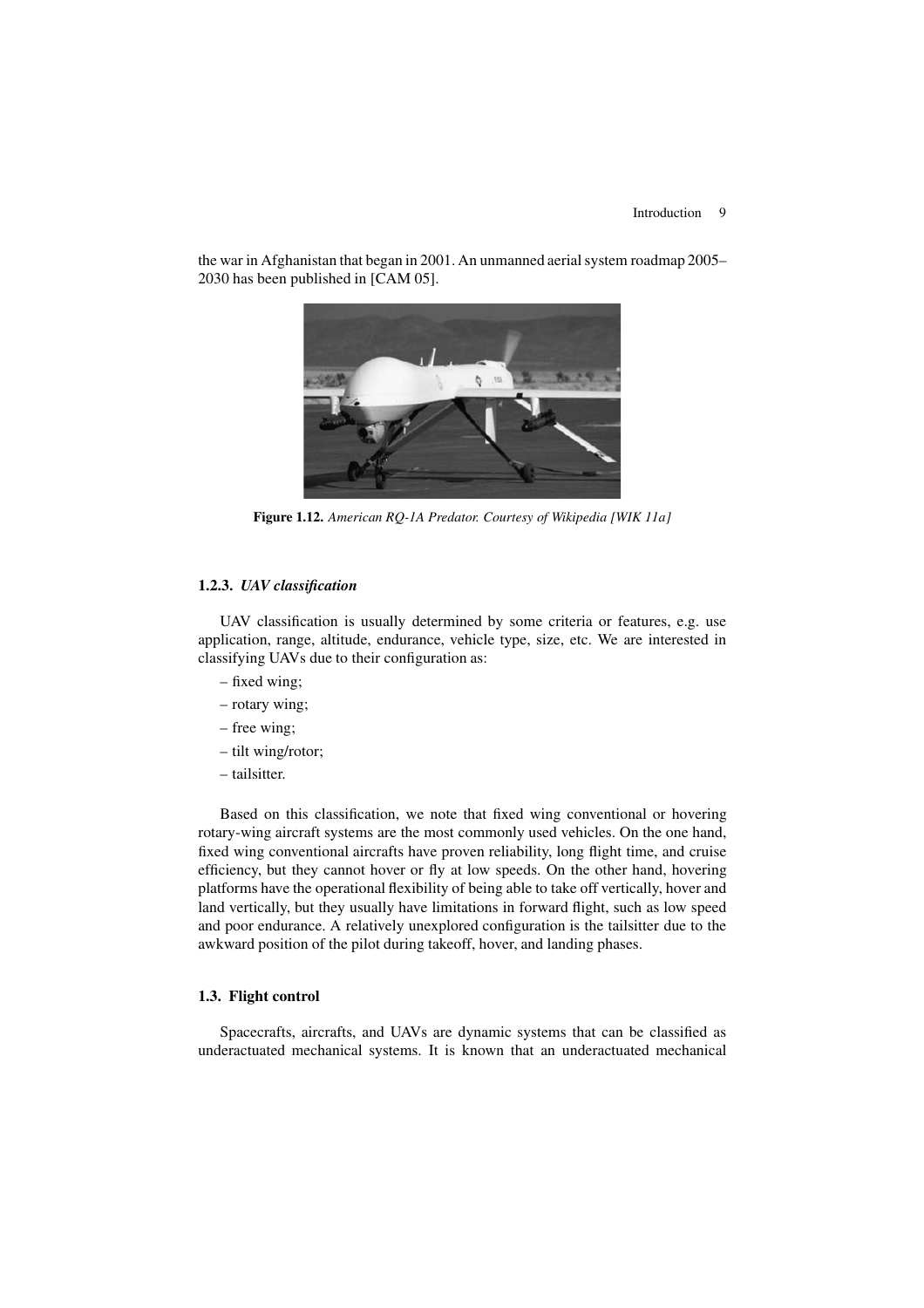system has fewer control inputs than degrees of freedom. Thus, the UAV represents an important challenge in automatic control. The UAV flight controller is designed to stabilize the altitude of an aircraft by holding a desired orientation and position. A flight controller also provides the means for an aircraft to navigate by tracking a desired trajectory. Different control techniques have been used to design flight controllers ranging from linear to nonlinear control algorithms.

In [HAU 92], an input–output linearization to stabilize a vertical/short takeoff and landing vehicle has been proposed. An extension and improvement of this work has been made in [MAR 96], in which the main idea was to find a flat output for the system.

In [BEN 96], a comparative analysis between different techniques has been presented. Here, the authors present techniques such as linearization, minimum phase, and sampled methods. Trajectory tracking for a Planar vertical takeoff and landing aircraft (PVTOL) has been also presented.

In [BOU 04], proportional-integral-derivative (PID) and linear-quadratic regulator (LQR) control schemes were used to control a mini rotorcraft with four rotors. A small experimental platform was developed and experimental results are provided. It is noted that the robustness of the control is not guaranteed against uncertainties and/or disturbances. In [BAR 07], a computer-vision-based algorithm is proposed and accomplished using several PID loops for altitude control.

In [MET 02], system identification modeling has been used to develop a parameterized model of a small helicopter. Unmodeled dynamics have been handled using an intuitive approach as in [GAV 01]. Also, robust control techniques have been used to stabilize small helicopters [LAC 03, MAR 02, LIN 99]. In [MET 02], a robust  $H_{\infty}$  loop-shaping controller has been developed and validated on an experimental helicopter platform performing a robust hover flight. In [MAR 02], an internal-model-based approach for autonomous landing of a VTOL vehicle on an oscillating landing platform on a ship has been presented. An internal-modelbased error-feedback regulator has been developed ensuring the global convergence to the zero error manifold and the robustness against uncertainties affecting the system.

In the last decade, UAV altitude stabilization and autonomous hover using bounded input strategies were developed. Several nonlinear saturated flight controllers have been proposed in [FAN 02], [CAS 05], [LOZ 07], and [LOZ 03]. Nested saturations and saturated state techniques have been successfully implemented on real-time platforms to stabilize the PVTOL aircraft and mini rotorcrafts with four rotors.

Nonlinear methods such as sliding modes and backstepping have been proposed in [MAH 04], [OLF 01], [BOU 05], and [ISI 03]. In [ISI 03], a nonlinear adaptive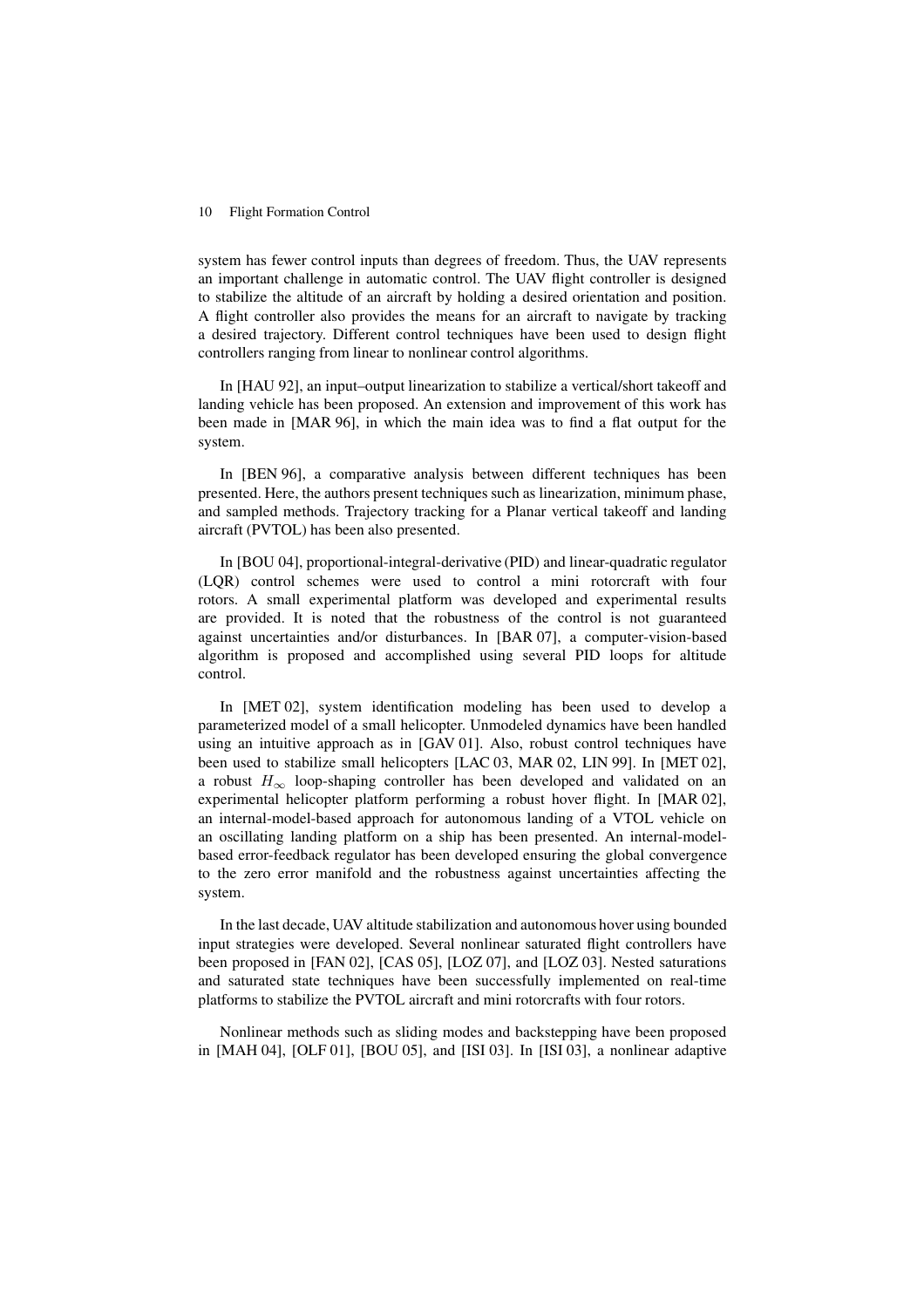output regulation and robust stabilization of system in feedforward form has been applied.

### **1.4. Flight formation control**

Cooperative control and multiple spacecraft formation control have been intensively investigated during the past decades. Multiple spacecraft formation flying has been identified by NASA as an enabling technology for 21st Century missions such as terrestrial planet finding and deep space exploration. Multiple aerial, ground, or underwater vehicles working cooperatively or in coordination have important applications. The applications of multiautonomous vehicles is currently progressing in multiple fields, e.g. industrial, military, and in the study of biological systems. Missions for these type of systems include exploration and map building, military operations, traffic control, entertainment, biological systems, transport of heavy or large loads, search and rescue operations, surveillance, and aerospace and ocean exploration. In this section, a discussion of the different approaches that have been proposed in the literature for coordinating multiple robot systems is presented. In Scharf's survey [SCH 04], five approaches have been identified for spacecraft formation flying: multiple-input and multiple-output (MIMO), leader/follower, virtual structure, cyclic, and behavioral. In following sections, a state-of-the-art on multiple spacecraft formation flying is discussed.

### **1.4.1.** *Multiple-input and multiple-output*

In the MIMO architecture, the formation problem is treated as a MIMO system where a dynamic model of the formation was used to develop a formation controller. MIMO approaches are described in [LAW 00], [HAD 00], [SMI 02], and [DUN 02]. In [HAD 00], an LQR controller is designed using a minimal state realization of the relative error states. In [DUN 02], a model predictive control was derived to solve the nonlinear and constrained model predictive control (MPC) problem for multiple vehicle formation to a set of equilibria.

### **1.4.2.** *Leader/follower*

In the leader/follower architecture, one agent is designated as leader, while the others are designated as followers that should track the orientation and position of the leader with some offset. Leader/follower approaches are described in [HAD 98], [DES 98], [CHE 06], and [KRI 06]. In [CHE 06], an input-to-state stability (ISS) concept has been used as a tool to develop a formation control. In this approach, saturated controls enforce ISS of the dynamics, thereby avoiding the problem of dealing with locally asymptotically stable zero dynamics. In [HAD 98], an adaptive control strategy was developed considering the presence of constant, but unknown disturbances.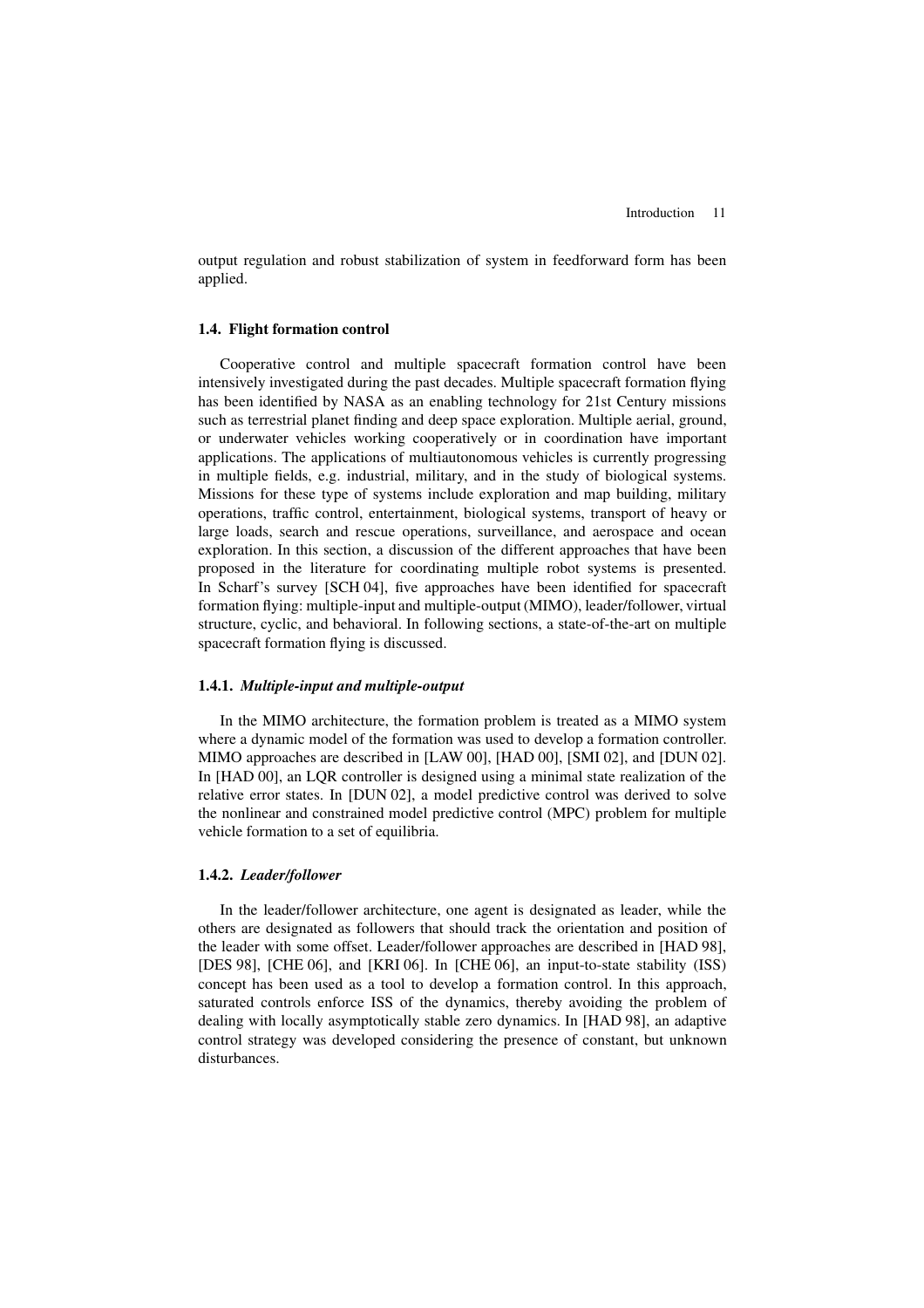### **1.4.3.** *Virtual structure*

The virtual structure approach considers every agent as an element of a larger structure [LEO 01, BEA 99, LAW 99]. Usually, the motion of the virtual structure is done through controlling the individual spacecrafts by tracking their reference trajectories. In [BEA 99], a constellation template was proposed to solve the problem of the coordinated motion of space-based interferometers. A constellation template is a virtual structure that defines the desired position and orientation of each spacecraft within the constellation. In [LAW 99], an adaptive control approach was adopted to design a controller that includes saturation constraints.

### **1.4.4.** *Behavior-based control*

The behavioral control in [BAL 98] and [ARR 06] is based on the decomposition of the main control goal into tasks or behaviors. This approach also deals with behaviors such as collision avoidance, flock centering, obstacle avoidance, and barycenter. In [BEA 01], [TAN 03a], [TAN 03b], and [OLF 06], the authors have used algebraic graph theory in order to model the information exchange between vehicles. By using this technique, several control strategies have been developed. In [OLF 06], a coordination control composed of a velocity consensus term, a gradientbased term was proposed. The gradient term helps the cohesion of the group, while the velocity consensus term synchronizes the velocities of the agents. An extension of this approach to include navigational feedback has also been presented in [OLF 06]. The navigational term is used to change the orientation of the group or to move the formation to a given reference position. Ren [REN 07a] presents a new strategy for consensus in multiagent systems with a time-varying reference. Several cases are presented, such as: all agents have access to the reference, several agents have access to the reference, etc. The analysis presented assumes that agent dynamics are represented by a first-order integrator. A state of the art in consensus algorithms can be found in [REN 07b].

#### **1.4.5.** *Passivity-based control*

In [LEE 03] and [LEE 06], an analysis of multiple agent coordination using a passivity approach to decompose the system into two passive subsystems is presented. The first subsystem, called "shape", maintains the formation of the group of agents, while the second subsystem, called "lock", represents the translational dynamics of the group. In [LEE 06], the convergence of velocity and relative position of the agents via passive decomposition is shown. A bilateral teleoperation approach has been used in [HOK 07] to teleoperate a group of agents. The authors provide results to achieve a bilateral teleoperation one-to-many (i.e. one master and many slaves in a leader/follower architecture). The center of mass is used as a virtual master robot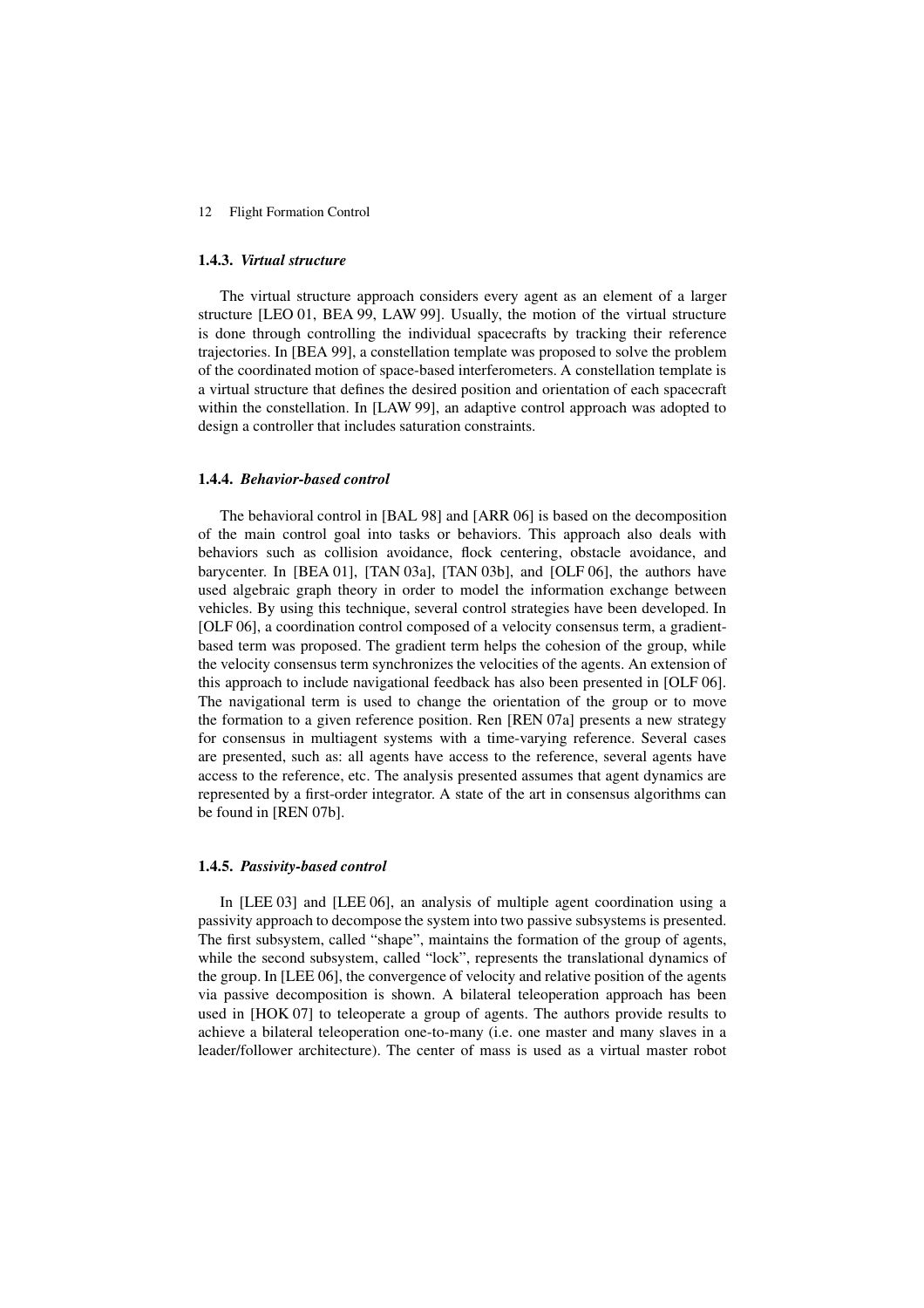which is used to coordinate the slave robots. Trajectory tracking is also considered using an input to state stability analysis. Consensus algorithms allow the coordination of velocities and/or positions of multiple agents. They have been the object of extensive analysis and development [BEA 01, REN 07b, TAN 03a, TAN 03b]. Trajectory tracking of flocks has recently been studied in [REN 07a] and [HOK 07].

### **1.5. Outline of the book**

### **Chapter 2: Theoretical Preliminaries**

In this chapter, some useful results on passivity, graph theory, and robust control are presented. These results will be used through the first half of the book.

### **Chapter 3: Multiagent Coordination Strategies**

In this chapter, a contribution to controllability and observability of multiagent systems is presented. Several approaches to velocity and position forced consensus are presented. It is shown that formation tracking to a time-varying reference can be achieved by using a feedback control based on the center of mass of the multiagent system.

### **Chapter 4: Robust Control Design for Multiagent Systems with Parametric Uncertainty**

In this chapter, we develop an algorithm for robust control design for dynamical systems assuming parametric uncertainty and control input time delay. A robust absolute stability analysis is presented with application to multiagent systems.

### **Chapter 5: On Adaptive and Robust Controlled Synchronization of Networked Robotic Systems on Strongly Connected Graphs**

In this chapter, a controlled synchronization of networked robotic systems communicating on strongly connected graphs is presented. Adaptive and robust tracking control algorithms are utilized to synchronize heterogeneous robotic systems (with dynamic uncertainty) while following a desired trajectory. The robustness of the control algorithms to constant delays in communication is also demonstrated.

### **Chapter 6: Modeling and Control of Mini UAV**

In this chapter, we present the general dynamic model for mini UAVs considering the aerodynamic moments and forces. The dynamic model of two prototypes are developed, a bi-rotor tailsitter and a convertible quadrotor UAV are studied. The main contribution of this chapter is the modeling of two new designs of mini UAV, a tailsitter using variable pitch propellers and a convertible quadrotor using tilting rotors. The stabilization on vertical mode using linear and nonlinear control laws for stabilizing the attitude and position.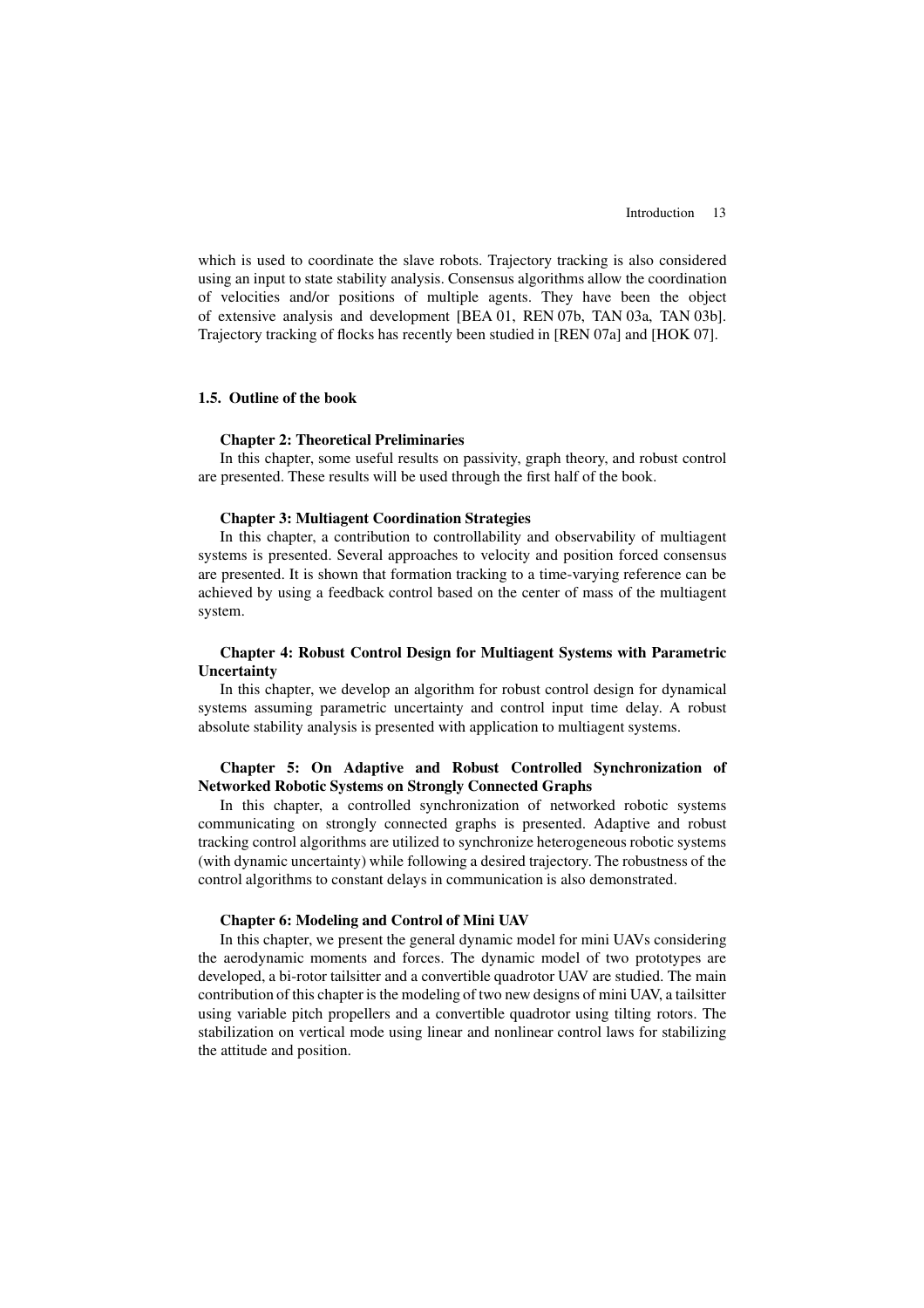### **Chapter 7: Flight Formation Control Strategies for Mini UAVs**

In this chapter, we introduce two approaches to flight formation control such as nested saturation based nonlinear control and high-order consensus nonlinear control.

#### **Chapter 8: Formation Based on Potential Functions**

In this chapter, we address a 2D formation control, using simple potential functions that generate the desired forces and a nested saturation controller to move the vehicles to their goal positions.

#### **Chapter 9: Quadrotor Vision-Based Control**

In this chapter, a vision-based control scheme for autonomous hovering and trajectory tracking of a miniature quadrotor is presented. Vanishing points techniques are used to estimate the rotation matrix and translation vector of the camera mounted on the quadrotor. These methods have been tested using real images. The analytic results are supported by experimental tests.

### **Chapter 10: Toward Vision-Based Coordination of Quadrotor Platoons**

This chapter presents a vision-based scheme for position coordination of two camera-equipped quadrotors in hover flight. Applying a homography estimation technique, the aircrafts are capable of estimating their relative position with respect to their corresponding target. Simulations and real-time experiments illustrate the performance of this method.

### **Chapter 11: Optimal Guidance for Rotorcraft Platoon Formation Flying in Wind Fields**

In this chapter, a time-optimal guidance for a platoon of rotorcraft flying in formation through a region of strong winds fields is presented. The main goal is to program the heading for the virtual center of mass in such way asto minimize the flight time between two-way points. The heading program is obtained by using a Zermelo navigation approach.

### **Chapter 12: Impact of Wireless Medium Access Protocol on the Quadrotor Formation Control**

This chapter presents an overview of the medium access protocols' impact on the average consensus problem over wireless networks for a group of quadrotors. The analysis considers groups of quadrotors communicating over a wireless network considering both directed and undirected graphs of information flow.

### **Chapter 13: MAC Protocol for Wireless Communications**

This chapter deals with the design of a wireless MAC protocol for UAV communication applications. A discussion on the protocols that define and control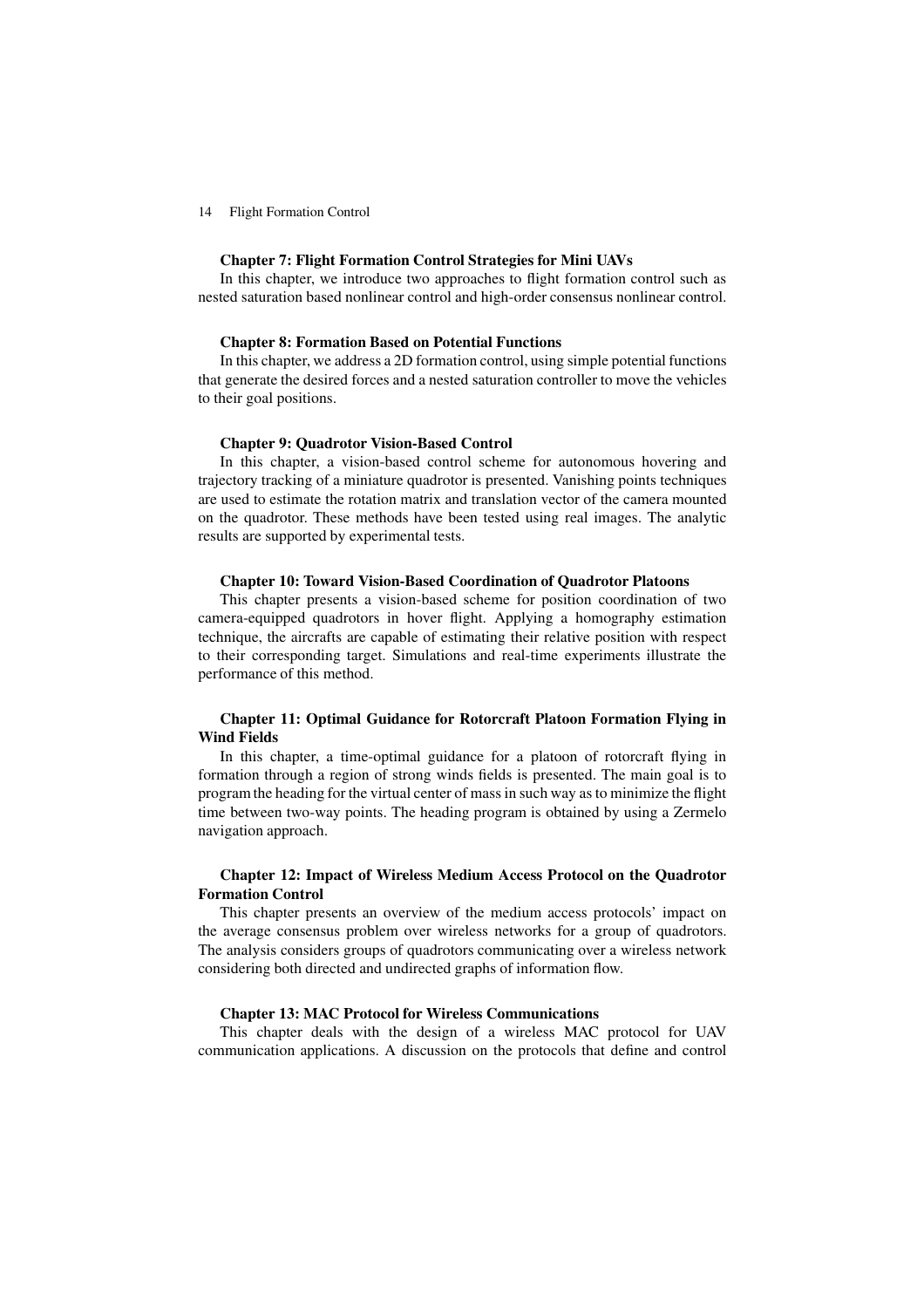access to the wireless channel is provided. A new protocol based on carrier sense multiple access–code division multiple access (CSMA–CDMA) is presented.

### **Chapter 14: Optimization of a Scannable Pattern for Bidimensional Antenna Arrays to Provide Maximum Performance**

This chapter presents an antenna array design for multirobot systems. The main objective of this chapter is to show the behavior of radiation for the design of antenna arrays in a uniform rectangular and concentric ring geometry, considering the optimization of a scannable pattern in a wide scanning range.

### **1.6. Bibliography**

[AIA 09] AIAA, *Aerospace America*, Out of the Past, AIAA, 2009.

- [ARR 06] ARRICHIELLO F., CHIAVERINI S., FOSSEN T., "Formation Control of Marine Vessels using the Null-Space-Based Behavioral Control", *LNCIS 336 Group Coordination and Cooperative Control*, Springer-Verlag, 2006.
- [BAL 98] BALCH T., ARKIN A., "Behavior-based formation control for multirobot teams", *IEEE Transactions on Robotics and Automation*, vol. 14, no. 6, pp. 926–939, 1998.
- [BAR 07] BARBER D., GRIFFITHS S., MCLAIN T., BEARD R., "Autonomous landing of miniature aerial vehicles", *AIAA Journal of Aerospace computing Information and Communication*, vol. 4, no. 5, pp. 770–784, 2007.
- [BEA 99] BEARD R., HADAEGH F., "Finite thrust control for satellite formation flying with state constraints", *Proceedings of the IEEE American Control Conference*, San Diego, USA, pp. 4383–4387, 1999.
- [BEA 01] BEARD R., LAWTON J., HADAEGH F., "A coordination architecture for spacecraft formation control", *IEEE Transactions on Control Systems Technology*, vol. 9, no. 6, pp. 777–790, 2001.
- [BEN 96] BENVENUTI L., DI GIAMBERARDINO P., FARINA L., "Trajectory tracking for PVTOL aircraft: a comparative analysis", *Proceedings of the 35* th *CDC*, Kobe, Japan, 1996.
- [BOU 04] BOUABDALLAH S., NOTH A., SIEGWART R., "PID vs LQ control techniques applied to an indoor micro quadrotor", *Proceedings of the IEEE/RSJ International Conference on Intelligent Robots and Systems*, Sendri, Japan, pp. 2451–2456, 2004.
- [BOU 05] BOUABDALLAH S., SIEGWART R., "Backstepping and sliding modes techniques applied to an indoor micro quadrotor", *Proceedings of the IEEE International Conference on Robotics and Automation*, Barcelona, Spain, pp. 2259–22264, 2005.
- [CAM 05] CAMBONE S., KRIEG K., PACE P., WELLS II L., Unmanned Aerial Systems Roadmap 2005–2030, US Department of Defense, 2005.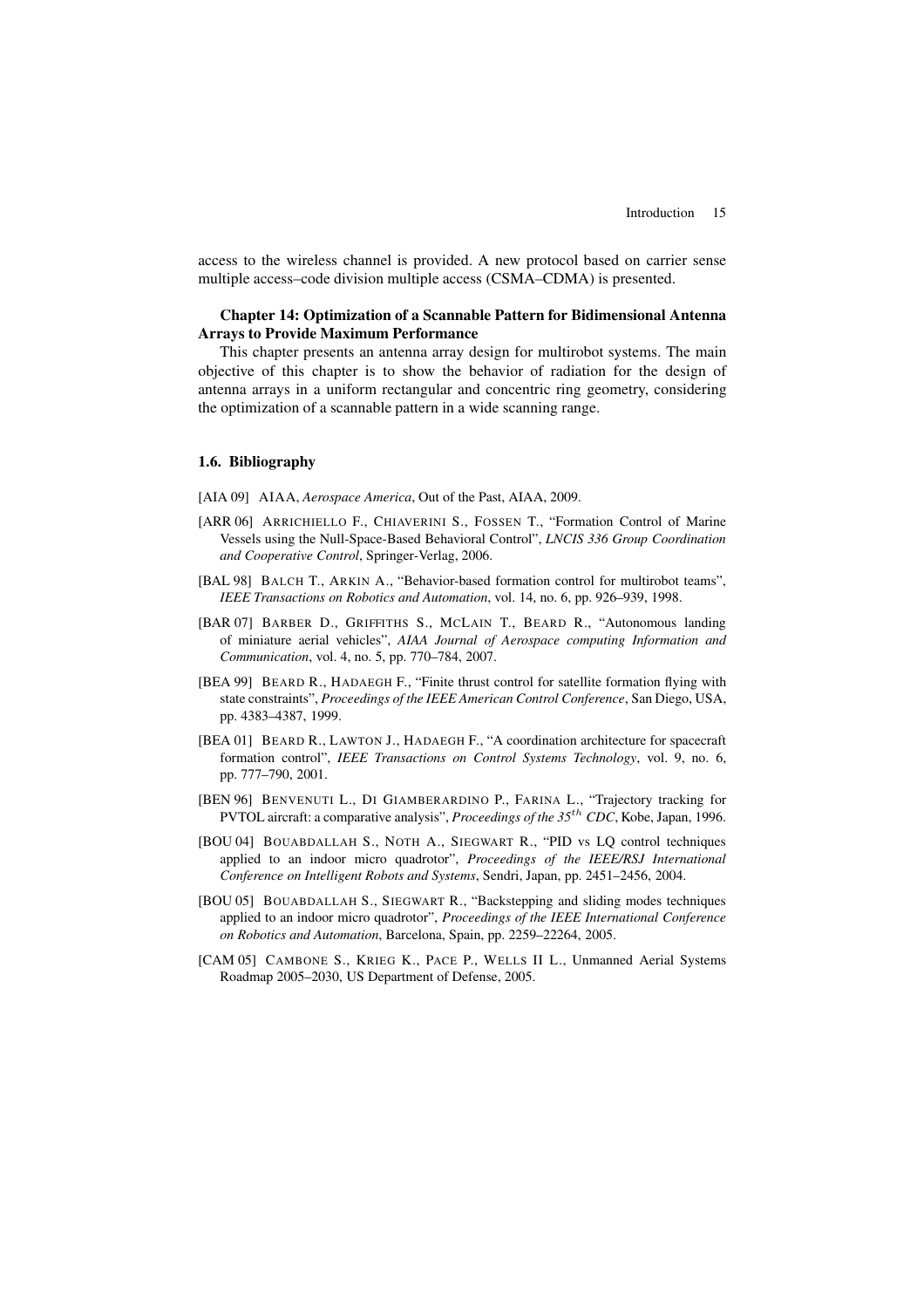- [CAS 05] CASTILLO P., LOZANO R., DZUL A., *Modelling and Control of Mini-Flying Machines*, Springer-Verlag, 2005.
- [CHE 06] CHEN X., SERRANI A., "ISS-based robust leader/follower trailing control", *LNCIS 336 Group Coordination and Cooperative Control*, Springer-Verlag, 2006.
- [DES 98] DESAI J., Motion planing and control of formations of nonholonomic mobile robots, PhD Thesis, University of Pennsylvania, 1998.
- [DUN 02] DUNBAR W., MURRAY R., "Model predictive control of coordinated multi-vehicle formations", *Proceedings of the IEEE Conference on Decision and Control*, pp. 4631–4636, 2002.
- [FAN 02] FANTONI I., LOZANO R., *Nonlinear Control for Underactuated Mechanical Systems*, Communications and Control Engineering Series, Springer-Verlag, 2002.
- [GAV 01] GAVRILETS V., FRAZZOLI E., METTLER B., PIEDMONTE M., FERON E., "Aggresive manouvering of small autonomous helicopters: A human centered approach", *The International Journal of Robotics Research*, vol. 20, no. 10, pp. 795–807, 2001.
- [HAD 98] HADAEGH F., LU W., WANG P., "Adaptive control of formation flying spacecraft for interferometry", *IFAC*, Patras, Greece, 1998.
- [HAD 00] HADAEGH F., GHAVIMI A., SINGH G., QUADRELLI M., "A centralized optimal controller for formation flying spacecraft", *International Conference on Intel Technologies*, Bangkok, Thailand, 2000.
- [HAU 92] HAUSER J., SASTRY S., MEYER G., "Nonlinear control design for slightly nonminimum phase system: application to V/STOL aircraft", *Automatica*, vol. 28, no. 4, pp. 665–679, 1992.
- [HOK 07] HOKAYEM P., STIPANOVIC D., SPONG M., "Reliable control of multi-agent formations", *Proceedings of the IEEE American Control Conference*, New York, USA, 2007.
- [ISI 03] ISIDORI A., MARCONI L., SERRANI A., "Robust nonlinear motion control of a helicopter", *IEEE Transactions on Automatic Control*, vol. 48, no. 3, pp. 413–426, 2003.
- [KRI 06] KRISTIANSEN R., LORÍA A., CHAILLET A., NICKLASSON P., "Output feedback control of relative translation in a leader–follower spacecraft formation", *LNCIS 336 Group Coordination and Cooperative Control*, Springer-Verlag, 2006.
- [LAC 03] LA CIVITA M., PAPAGEORGIOU G., MESSNER W., KANADE T., "Design and flight testing of a gain-scheduled  $H_{\infty}$  loop shaping controller for wide-envelope flight of a robotic helicopter", *Proceedings of the 2003 American Control Conference*, Denver, USA, pp. 4195–4200, 2003.
- [LAW 99] LAWTON J., BEARD R., HADAEGH F., "An adaptive control approach to satellite formation flying with relative distance constraints", *Proceedings of the IEEE American Control Conference*, pp. 1545–1549, 1999.
- [LAW 00] LAWTON J., A behavior-based approach to multiple spacecraft formation flying, PhD Thesis, Brigham Young University, 2000.
- [LEE 03] LEE D., LI P., "Formation and maneuver control of multiple spacecraft", *Proceedings of the American Control Conference*, Denver, USA, 2003.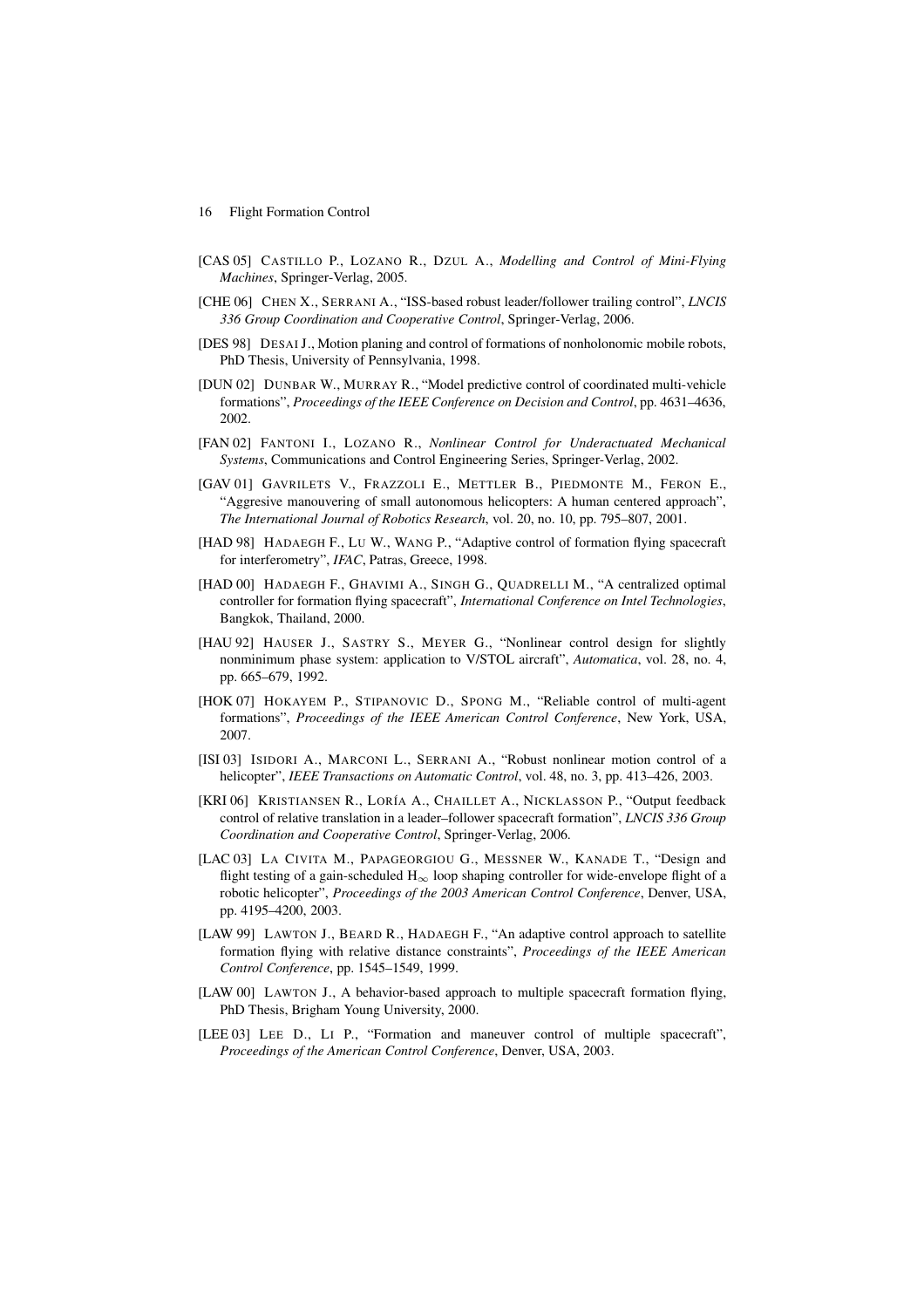- [LEE 06] LEE D., SPONG M., "Flocking of multiple inertial agents on balanced graph", *Proceedings of the American Control Conference*, Minneapolis, USA, 2006.
- [LEO 01] LEONARD N., FIORELLI E., "Virtual leaders, artificial potentials and coordinated control of groups", *Proceedings of the 40* th *IEEE Conference on Decision and Control*, Oriando, USA, 2001.
- [LIN 99] LIN F., ZHANG W., BRANDT R., "Robust hovering control of a PVTOL aircraft", *IEEE Transactions on Control Systems Technology*, vol. 7, no. 3, pp. 343–351, 1999.
- [LOZ 03] LOZANO R., CASTILLO P., DZUL A., "Global stabilization of the PVTOL: realtime application to a mini-aircraft", *International Journal of Control*, vol. 76, no. 18, pp. 1833–1844, 2003.
- [LOZ 07] LOZANO R., *Objets volants miniatures: Modélisation et commande embarquée*, Hermes-Lavoisier, 2007.
- [MAH 04] MAHONEY R., HAMEL T., "Robust trajectory tracking for a scale model autonomous helicopter", *International Journal of Robust and Nonlinear Control*, vol. 14, pp. 1035–1059, 2004.
- [MAR 96] MARTIN P., DEVASIA S., PRADEN B., "A different look ar output tracking: Control of a VTOL aircraft", *Automatica*, vol. 32, no. 1, pp. 101–107, 1996.
- [MAR 02] MARCONI L., ISIDORI A., SERRANI A., "Autonomous vertical landing on an oscillating platform: an internal-model based approach", *Automatica*, vol. 38, no. 1, pp. 21–32, 2002.
- [MET 02] METTLER B., TISHCLER M., KANADE T., "System identification modeling of a small-scale unmanned rotorcraft for flight control design", *Journal of American Helicopter Society*, vol. 47, pp. 50–63, 2002.
- [NEW 04] NEWCOME L., *Unmanned Aviation: A Brief History of Unmanned Aerial Vehicles*, AIAA, 2004.
- [OLF 01] OLFATI-SABER R., Nonlinear control of underactuated mechanical systems with application to robotics and aerospace vehicles, PhD Thesis, Department of Electrical Engineering and Computer Science, MIT, February 2001.
- [OLF 06] OLFATI-SABER R., "Flocking for Multi-Agent Dynamic Systems: Algorithms and Theory", *IEEE Transactions on Automatic Control*, vol. 51, no. 3, 2006.
- [REN 07a] REN W., "Consensus seeking in multi-vehicule systems with a time varying reference state", *Proceedings of the 2007 American Control Conference*, New York, USA, 2007.
- [REN 07b] REN W., BEARD R., ATKINS E., "Information consensus in multivehicule cooperative control", *IEEE Control Systems Magazine*, vol. 27, no. 2, pp. 71–82, 2007.
- [SCH 04] SCHARFT D., HADAEGH F., PLOEN S., "A survey of spacecraft formation flying guidance and control. Part II: Control", *Proceedings of the IEEE American Control Conference*, Los Angeles, USA, pp. 2976–2985, 2004.
- [SMI 02] SMITH R., HADAEGH F., "Control topologies for deep space formation flying spacecraft", *Proceedings of the IEEE American Control Conference*, Anchoroge, USA, 2002.